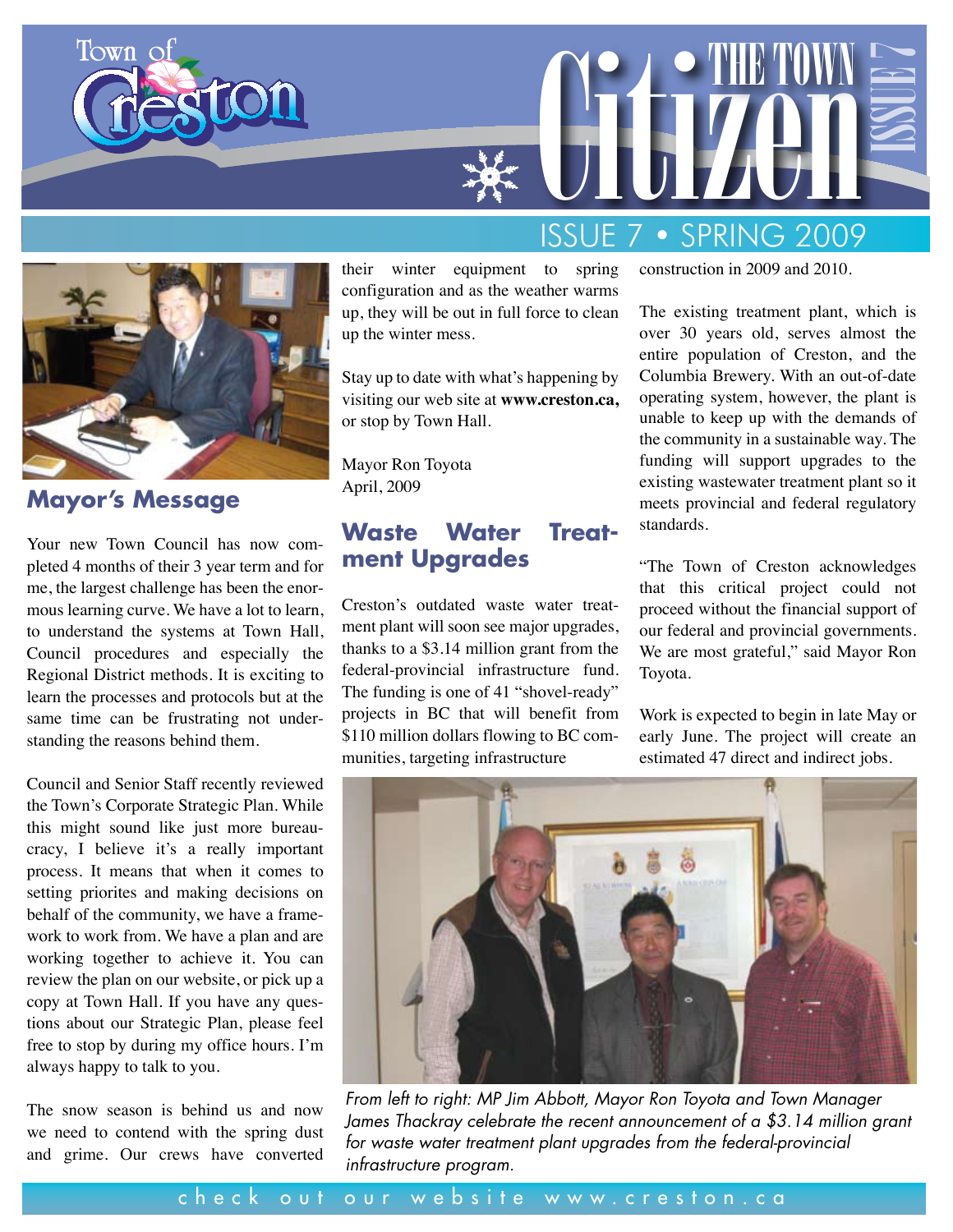#### PAGE 2

#### **Emergency Planning and Preparedness**

In the event of a local emergency, residents are encouraged to stay informed using local radio stations, if they do not have internet access. "We use every available media to keep people informed, including CIDO and KBS radio, as well as television and internet," says Emergency Services Coordinator Alanna Garrett. "And we encourage every household to have their own 3-day emergency bag, packed and ready to go."

Copies of important documents, including house insurance, driver's licence and out of town contact numbers are important to include in an emergency kit, along with bottled water, food that won't spoil and a wind-up radio and flashlight.

Visit **www.pep.bc.ca** for a complete list of recommended emergency kit items, or pick up a copy of the RDCK's Emergency Services Newsletter, which is available at the Library.

#### **110 Years of Creston Fire and Rescue**

The Creston Fire Department was founded in 1899, when members began meeting on Thursday nights. 110 years later, the fire department still meets on Thursday evenings for weekly training sessions.

Even though the names and faces of the fire fighters have changed, the commitment and pride towards serving the community in which they live remains strong, year after year.

On May 9th in the Creston Valley Mall parking lot, join all the valley fire departments from Creston, Canyon-Lister, Wynndel-Lakeview and Yahk-Kingsgate as we look for new prospective members

to join our local fire services. Our fire trucks will be on hand, and fire fighters will be serving up hot dogs and handing out prizes. Stop by and find out more about becoming a fire fighter in the Creston Valley.

Look for the Antique Fire Truck display at the Blossom Festival parade. Come join us in celebrating 110 years of Creston Fire & Rescue!



#### **Parking Spot with View**

If you've been downtown lately, you've probably noticed that the storage sheds at the former Home Building Centre site are being removed, opening up a beautiful vista of the Valley that can be seen from downtown. For this year, interim parking will be available on this site. Council will review and consider a number of options for the longer term. Some possibilities include a more formal parking lot, landscaping, and a link to the walking trail.

The site will be included in a downtown parking study and strategy that is being prepared by staff, at the request of Council. The study will look at parking supply and demand and how to best manage parking, including time limits and fees, for the benefit of the downtown. This is expected to be completed mid-year.



*The storage sheds at the former Home Building Centre are being removed, opening up a vista of the valley that can be seen from downtown.*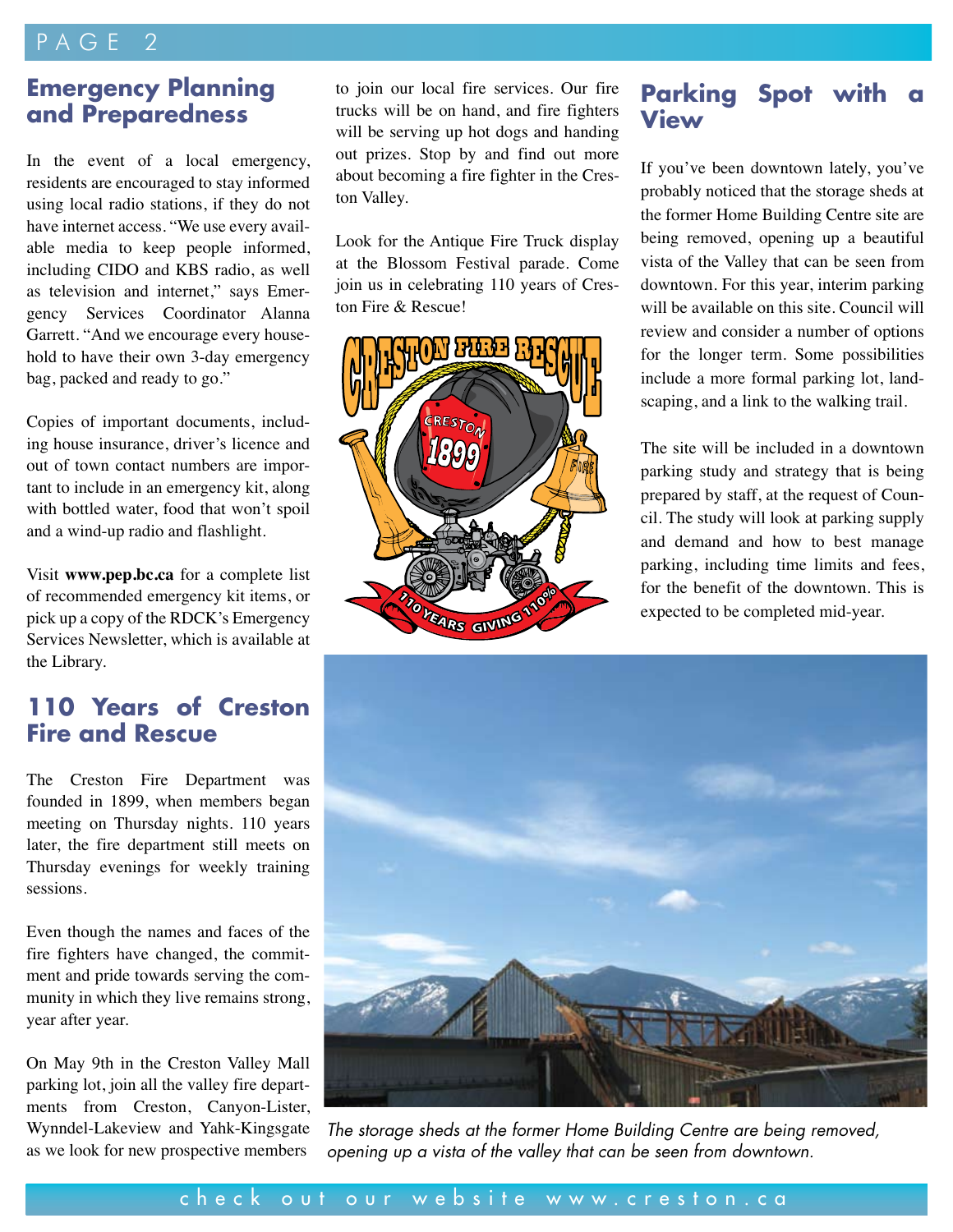**Appreciate Our Volunteers** *• Free Refreshments • Snacks • Entertainment • Door Prizes*

**We**

*(Bring a friend)*

**When:** April 26, 2009 (Sunday) **Time:** 2:00 to 4:00 pm **Where:** Creston Room Creston & District Community Complex 312 - 19th Avenue North

This is our opportunity to show appreciation to volunteers in the Creston Valley. Enjoy an afternoon of fun and entertainment. You will be served refreshments and snacks while you enjoy a visit with fellow volunteers and friends. The Creston Valley Hospice Society will be hosting a unisex fashion show (guys – see what you would look like in the latest sporting outfit!), you may even see yourself on the ongoing slide show of local volunteer events, or win one of the many **DOOR PRIZES!**

Volunteer organizations are encouraged to display information, photographs, brochures, etc. of their initiatives at the reception.

*Want to display information on your organization? Contact Gerry at (250) 428-5655 or email to: gg@kes.bc.ca.*

If you are a volunteer, or are interested in volunteering in your community, we welcome you to this celebration.

*For more information on this Volunteer Appreciation event, phone (250) 428-2214, Ext. 226, or email bev.caldwell@creston.ca.*





*Canada Day activities supported by the Community Pride Committee*

#### **Are you Proud of your Community?**

The Community Pride Committee was formed to advise Council on activities and projects that foster a sense of pride in town residents. The Volunteer Recognition Social, being held on April 26th, (see ad at left) is just one of the annual events that Community Pride supports. Other events and projects include the Community Clean Up Day, Canada Day activities and the Santa Claus Parade. New volunteers and fresh ideas are always welcome. Contact Town Hall for more information at (250) 428-2214, ext. 226.

#### **Many Hands – Light Work!**

Community Pride is sponsoring its annual spring clean up day on Saturday, May 9. Make it a family event! Come out and get some exercise, meet your neighbours and help make our community spic and span in time for the Blossom Festival Parade. Gloves, garbage bags and refreshments will be provided. Meet at the Canyon Street walk-through at 9AM. For more information, please call Community Pride volunteer Jerry Cyr at (250) 428- 9990.

#### **Do you need a Permit for that?**

Building permits are required, not only for new construction, but for many residential addition and renovation projects as well. You will need a Building or Plumbing Permit when you wish to:

- construct a new building, including temporary buildings;
- renovate a building;
- construct an addition to a building;
- alter the interior of a building, including
- finishing a basement;
- move a building;
- demolish a building;
- change the use or occupancy of a building;
- create a secondary suite;
- install a mobile home in a Mobile Home Park;
- install a modular home on a lot;
- build a fireplace, install a woodstove or install a chimney;
- install a new drainage or water piping system in a building;
- alter or remodel a plumbing system.

Please see our website at **www.creston.ca** for more information, or to print a permit form. Or give us a call at (250) 428-2214 ext. 233.